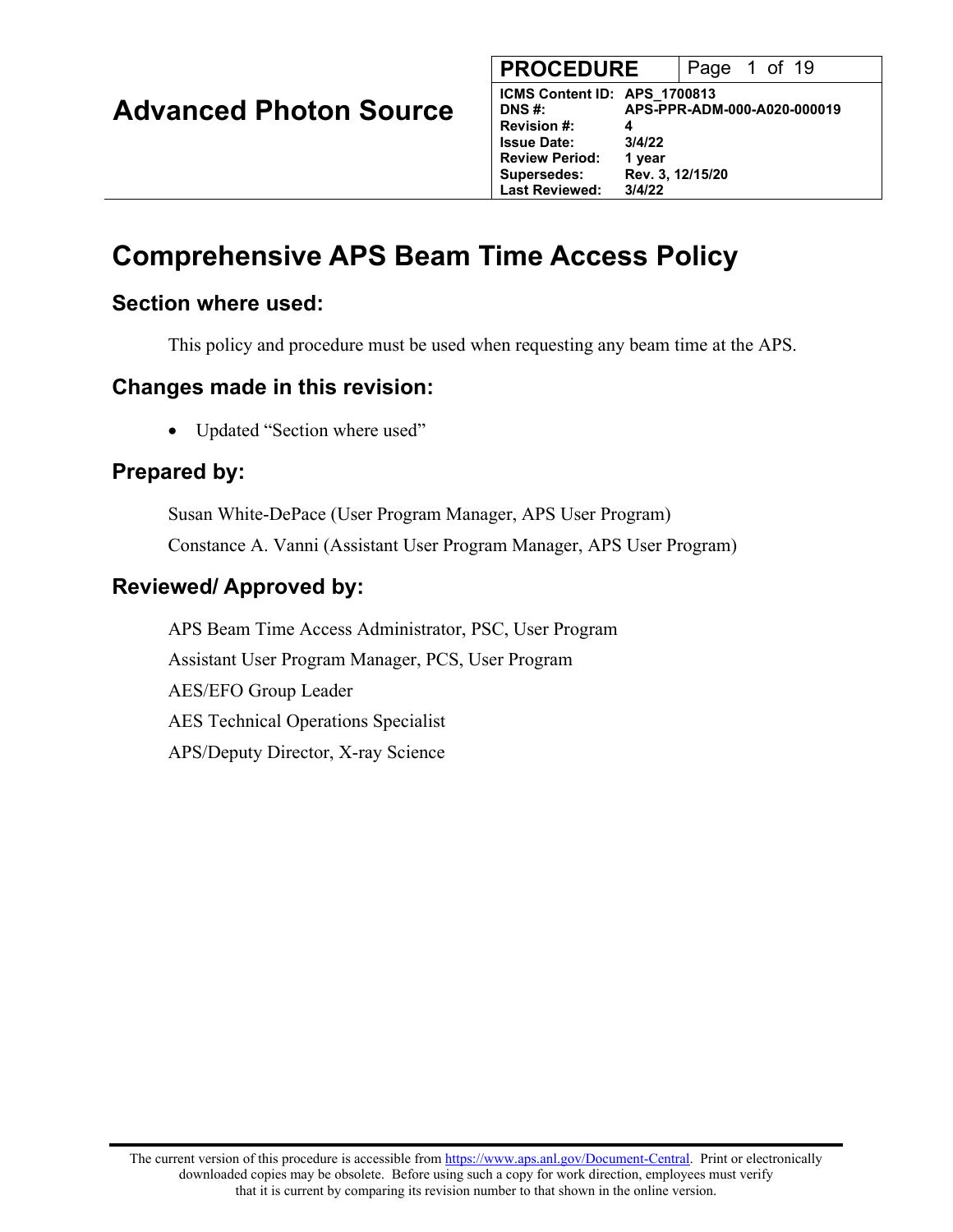**PROCEDURE** | Page 2 of 19

**ICMS Content ID: APS\_1700813 DNS #: APS-PPR-ADM-000-A020-000019 Revision #: 4**

# **Table of Contents**

| $\mathbf{1}$   |      |                                                                        |  |
|----------------|------|------------------------------------------------------------------------|--|
|                | 1.1  |                                                                        |  |
|                | 1.2  |                                                                        |  |
|                | 1.3  |                                                                        |  |
|                | 1.4  |                                                                        |  |
|                | 1.5  |                                                                        |  |
|                | 1.6  |                                                                        |  |
|                | 1.7  |                                                                        |  |
|                | 1.8  |                                                                        |  |
|                | 1.9  |                                                                        |  |
|                | 1.10 |                                                                        |  |
|                | 1.11 |                                                                        |  |
|                | 1.12 |                                                                        |  |
| $\overline{2}$ |      |                                                                        |  |
| 3              |      |                                                                        |  |
| 4              |      |                                                                        |  |
| 5              |      |                                                                        |  |
|                | 5.1  |                                                                        |  |
|                | 5.2  |                                                                        |  |
|                | 5.3  |                                                                        |  |
|                | 5.4  | Collaborative Access Team/Collaborative Development Team Beam Time for |  |
|                |      |                                                                        |  |
|                | 5.5  |                                                                        |  |
|                | 5.6  |                                                                        |  |
|                | 5.7  |                                                                        |  |
| 6              |      |                                                                        |  |
| 7              |      |                                                                        |  |
| 8              |      |                                                                        |  |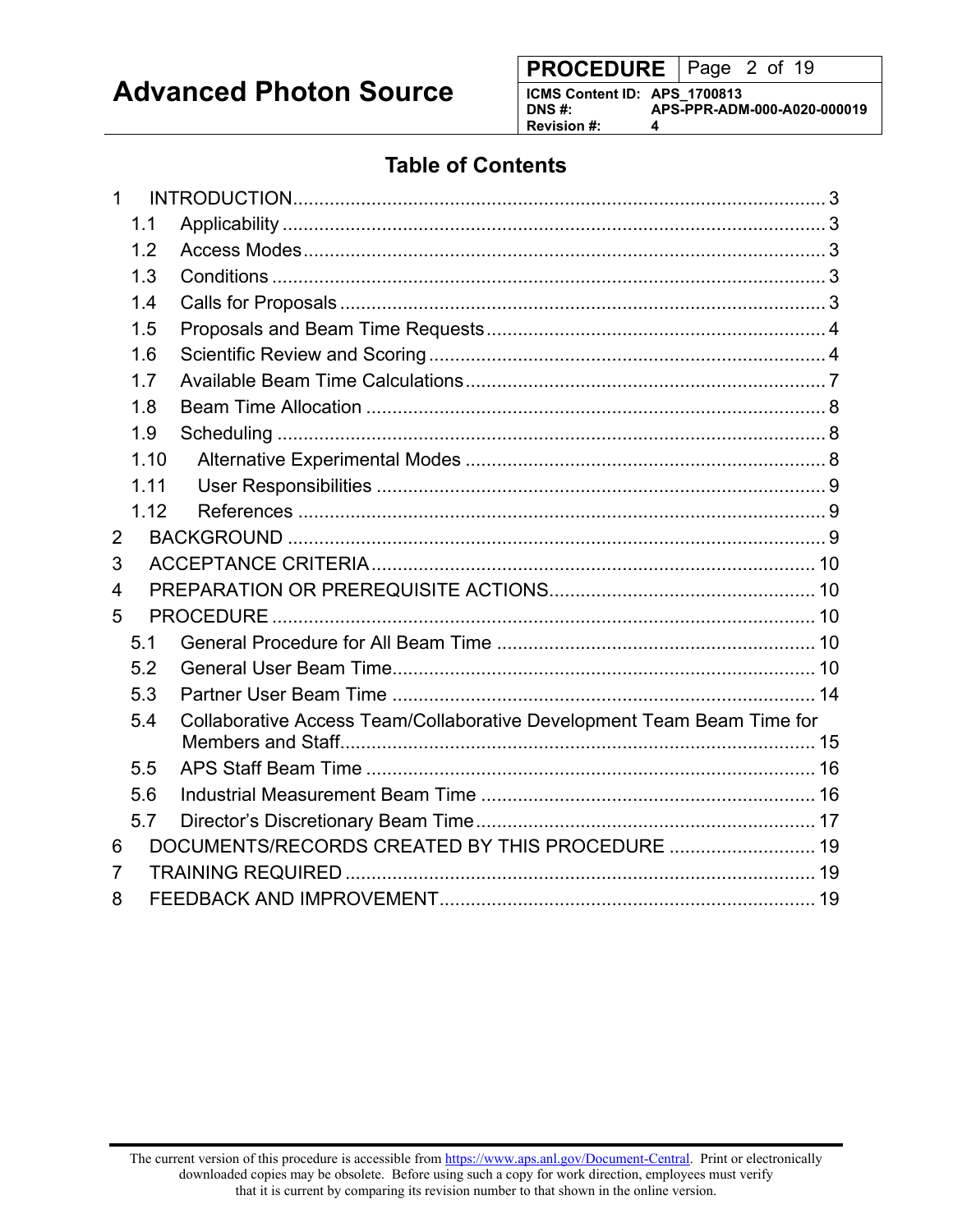**PROCEDURE** | Page 3 of 19

**ICMS Content ID: APS\_1700813 DNS #: APS-PPR-ADM-000-A020-000019 Revision #:** 

# <span id="page-2-0"></span>**Comprehensive APS Beam Time Access Policy**

# **1 INTRODUCTION**

All beam time at the APS must be requested, reviewed, and allocated through the comprehensive Beam Time Access System. This system is designed to facilitate maximum opportunities for productive use of the APS by qualified researchers through a competitive, proposal-driven, peer-review system. The overall principle underlying this system is peer review that is fair, clear, expedient, and sensitive to the needs of users.

## **1.1 Applicability**

- Applies to all users of APS beam time
- Applies to all types of beam time

## **1.2 Access Modes**

Mechanisms of access exist to accommodate beam time needs ranging from a few hours on short notice to extended visits over a period of years. Proposals and beam time requests (BTRs) are required for each access mode, but the review and allocation processes differ for each. (These differences are described under the procedures for each mode.) The access modes are as follows:

- General User (standard, rapid access, and project)
- Partner User
- Collaborative Access and Collaborative Development (CAT/CDT) Member and CAT/CDT Staff
- APS Staff
- Industrial Measurement
- Director's Discretionary

## **1.3 Conditions**

Assignment of beam time is governed by the following four requirements:

- 1. All beam time is subject to scientific review.
- 2. All beam time is based on proposals created in the Beam Time Access System (including beam time used for beamline commissioning and maintenance).
- 3. Each request for time in a specific run cycle (i.e., a beam time request or BTR) must be made against a proposal through the Beam Time Access System.
- 4. All scheduled beam time must be associated with specific beam time requests in the Beamline Scheduling System.

# **1.4 Calls for Proposals**

In general, requests for access are solicited, reviewed, and allocated three times per year, in conjunction with the three APS run cycles. Several modes–General User rapid access,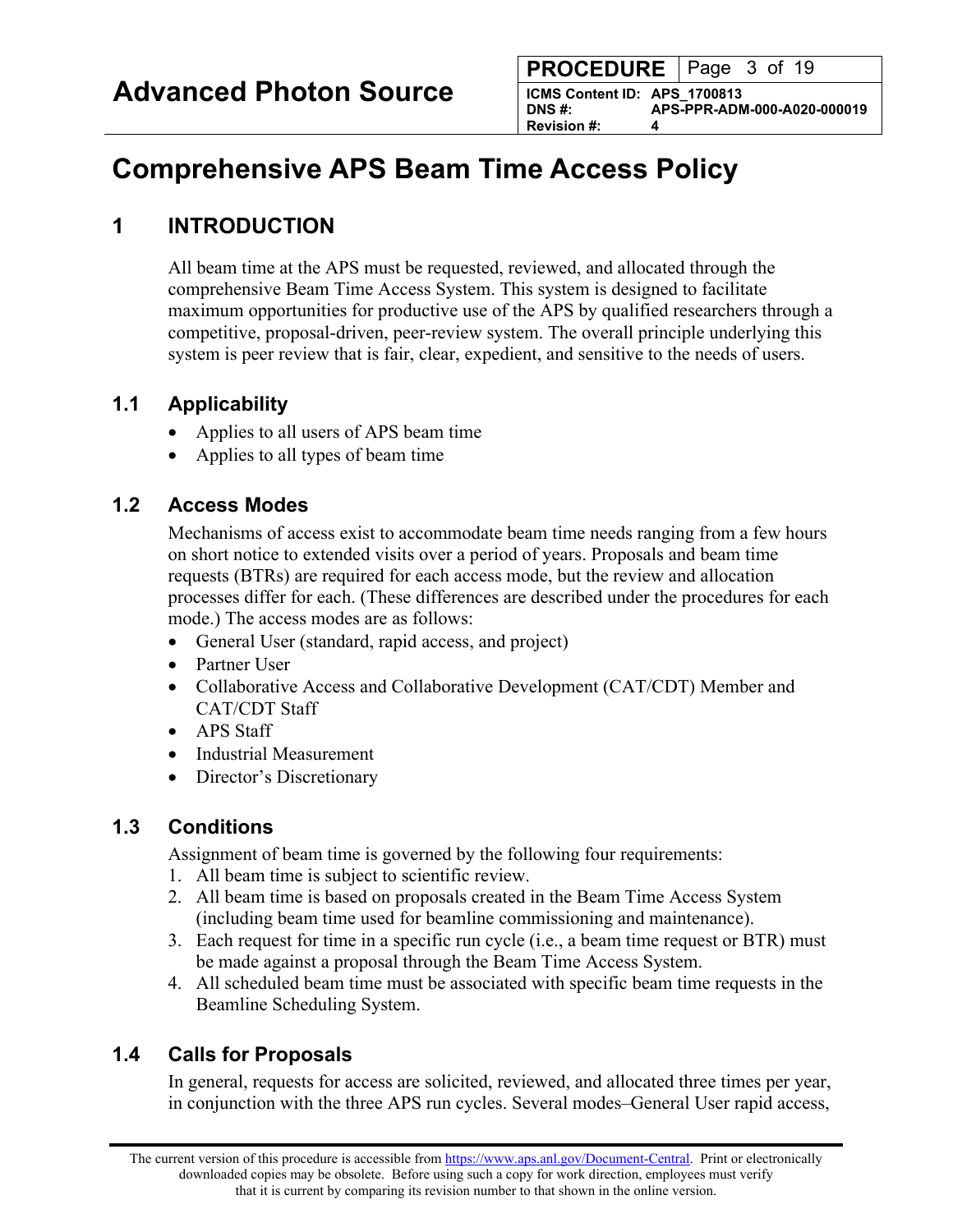|                                        |   | <b>PROCEDURE</b> Page 4 of 19 |
|----------------------------------------|---|-------------------------------|
| ICMS Content ID: APS 1700813<br>DNS #: |   | APS-PPR-ADM-000-A020-000019   |
| Revision #:                            | д |                               |

<span id="page-3-0"></span>Collaborative Access Team/Collaborative Development Team (CAT/CDT) user or staff, APS staff, Industrial Measurement, and Director's Discretionary–permit access at any time, as long as beam time is available.

### **1.5 Proposals and Beam Time Requests**

Time is requested through the APS Web-based Beam Time Access System. This online system enables the APS and beamline management to collect and document beam time usage and provides the basis for DOE-mandated usage reports.

In this system, a proposal describes the work to be performed, and a beam time request (BTR) against the proposal identifies where and when the user wants to do that work. The proposal and first BTR are created together. For subsequent visits for the same work, a new request for beam time must be created against the original proposal. Thus, a proposal can have multiple BTRs. Proposal lifetimes are provided in the individual proposal type sections.

The Beam Time Access System (in combination with the Experiment Safety Assessment and Beamline Scheduling Systems) associates each beam usage with a specific:

- Proposal
- Beam Time Request (BTR)
- Beam time attribute set (e.g., proprietary/non-proprietary, General User, rapid-access, beamline commissioning/start-up, National User Facility, mail-in, remote, etc.)
- Experiment Safety Assessment Form (ESAF)
- End of Experiment Form (EEF)

#### **1.6 Scientific Review and Scoring**

The APS maintains several review groups as part of the Beam Time Access System (see the processes described under the procedures for each mode.):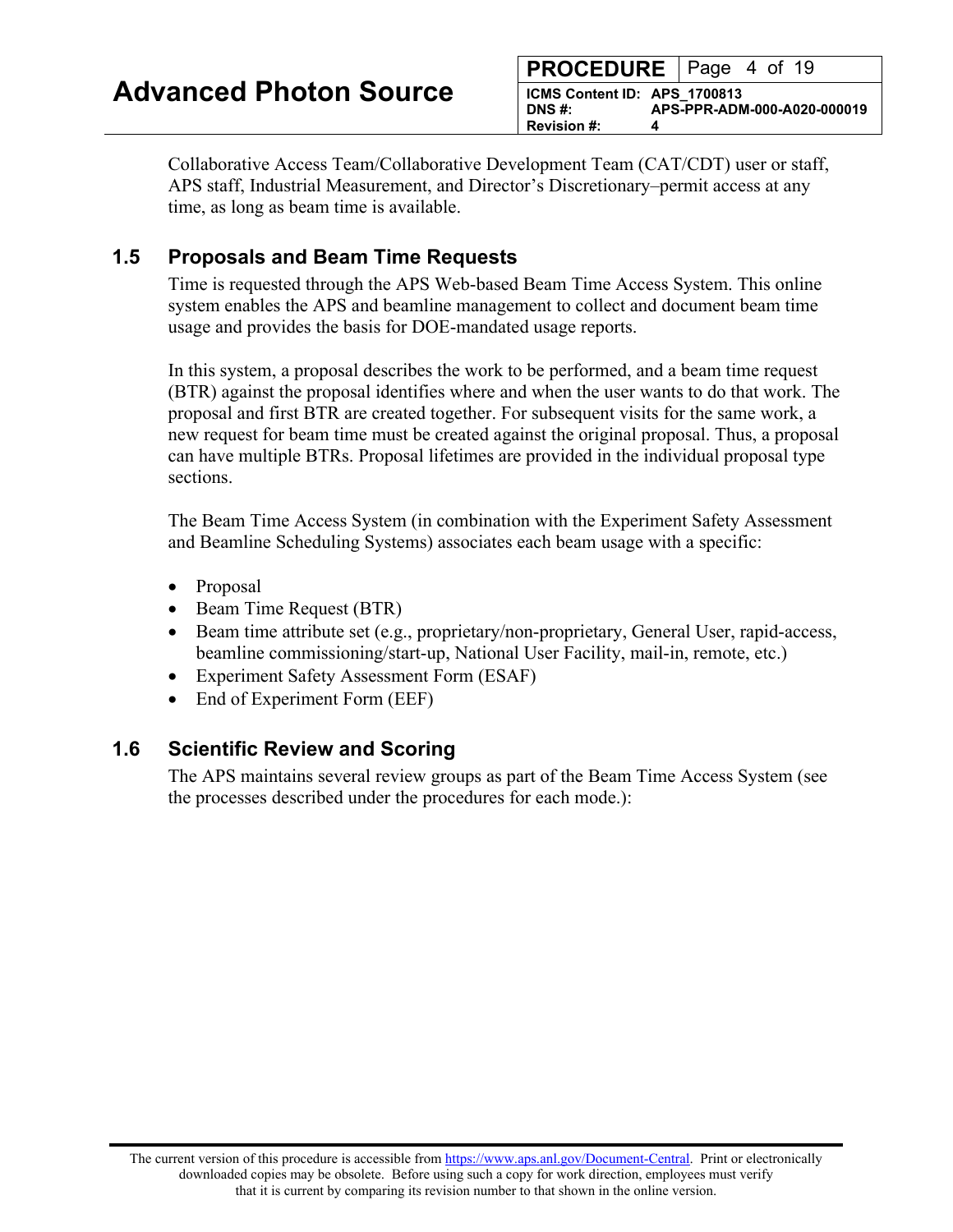**PROCEDURE** | Page 5 of 19

**ICMS Content ID: APS\_1700813 DNS #: APS-PPR-ADM-000-A020-000019 Revision #: 4**

| Table 1. Review Groups Used in the Beam Time Access System by Proposal Type |           |          |            |            |            |                 |
|-----------------------------------------------------------------------------|-----------|----------|------------|------------|------------|-----------------|
|                                                                             | Pool of   | Proposal | Beam       | Scientific | <b>APS</b> | <b>Beamline</b> |
|                                                                             | reviewers | Review   | Time       | Advisory   | Mgmt.      | Staff           |
|                                                                             |           | Panels   | Allocation | Committee  | Team       |                 |
|                                                                             |           |          | Committee  | sub        |            |                 |
|                                                                             |           |          |            | committee  |            |                 |
| Macromolecular                                                              |           |          |            |            |            |                 |
| Crystallography                                                             | X         |          | X          |            |            |                 |
| (MX)                                                                        |           |          |            |            |            |                 |
| All other                                                                   |           |          |            |            |            |                 |
| science,                                                                    |           | X        | X          |            |            |                 |
| Standard                                                                    |           |          |            |            |            |                 |
| All other                                                                   |           |          |            |            |            |                 |
| science, Rapid                                                              |           |          |            |            |            | X               |
| Access                                                                      |           |          |            |            |            |                 |
| Mail-in powder                                                              |           |          |            |            |            |                 |
| diffraction/PDF*                                                            |           |          |            |            |            | X               |
| (11-BM, 11-ID-                                                              |           |          |            |            |            |                 |
| B, 17-BM)                                                                   |           |          |            |            |            |                 |
| Partner User                                                                |           | X        |            | X          | $\sf X$    | $\sf X$         |
| proposals                                                                   |           |          |            |            |            |                 |
| Project                                                                     |           | X        |            | X if PRP   | X          | X if PRP        |
| proposals                                                                   |           |          |            | approved   |            | approved        |
| Industrial                                                                  |           |          |            |            | X          | X               |
| Measurement                                                                 |           |          |            |            |            |                 |
| Director's                                                                  |           |          |            |            |            |                 |
| Discretionary                                                               |           | X        |            |            | X          |                 |
| Time                                                                        |           |          |            |            |            |                 |

\*Pair-distribution function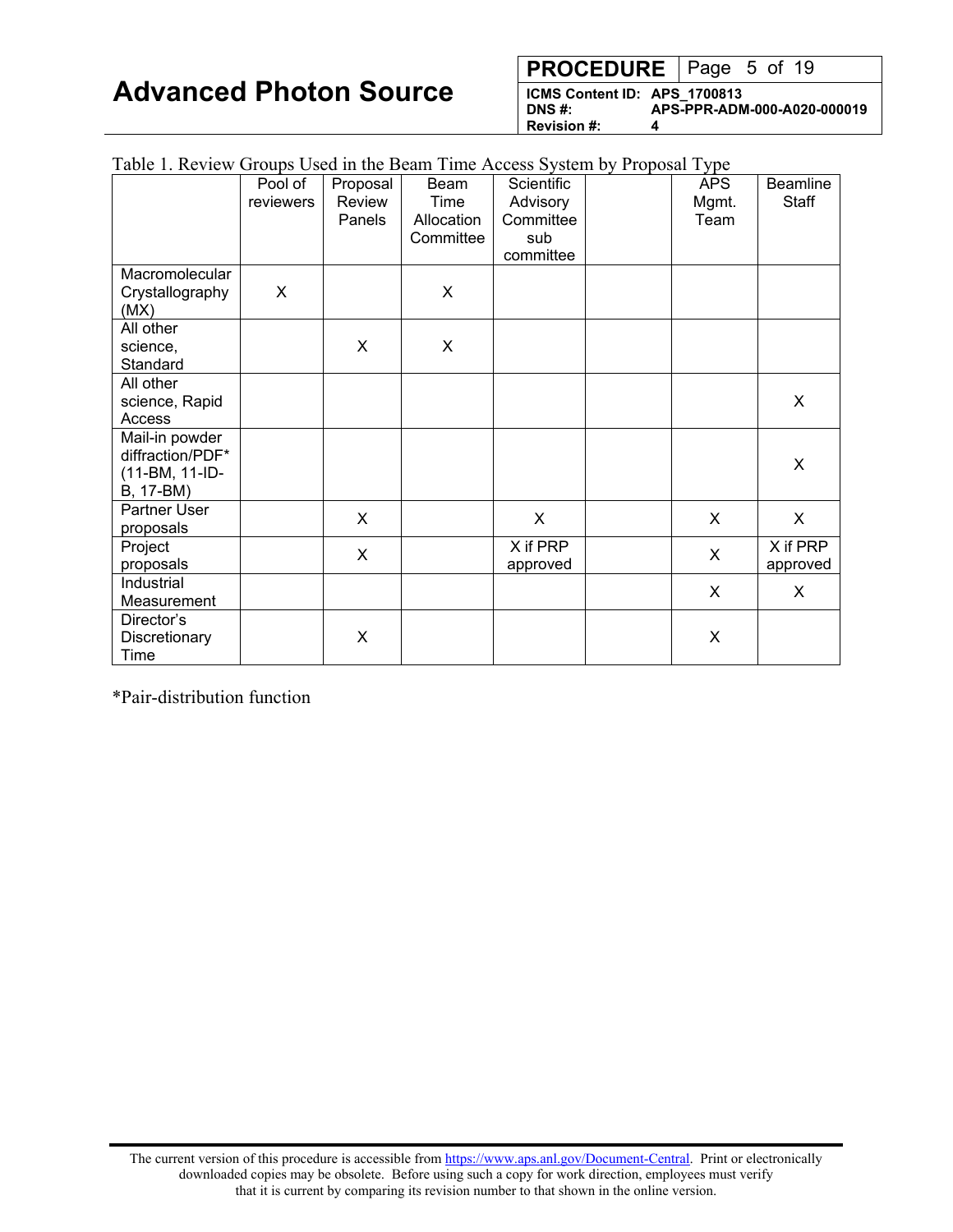| <b>PROCEDURE</b>   Page 6 of 19                                   |                             |
|-------------------------------------------------------------------|-----------------------------|
| ICMS Content ID: APS 1700813<br>DNS #:<br><b>Revision #:</b><br>4 | APS-PPR-ADM-000-A020-000019 |

| Table 2. APS Proposals Rating System |                                                                        |
|--------------------------------------|------------------------------------------------------------------------|
| $1 - Extraordinary$                  | The proposal involves highly innovative research of great              |
|                                      | scientific or technological importance. Proposed research will         |
|                                      | significantly advance knowledge in a specific scientific               |
|                                      | discipline/field or create a new technological area. Considerable      |
|                                      | societal relevance is demonstrated. The radiation characteristics of   |
|                                      | the APS are highly desirable for the success of the proposed work.     |
| $2 - Excellent$                      | The proposed research is of high quality and has potential for         |
|                                      | making an important contribution to a specific field, scientific       |
|                                      | discipline, or technical development project. The work is cutting      |
|                                      | edge and likely to be published in a leading scientific journal or     |
|                                      | lead to advances in a technological area. The radiation                |
|                                      | characteristics of the APS are important to the success of the         |
|                                      | proposed work.                                                         |
| $3 - Good$                           | The proposed research is near cutting-edge and likely to produce       |
|                                      | publishable results or incremental technological advances. Impact      |
|                                      | on a specific field, scientific discipline, or technological area is   |
|                                      | likely. Synchrotron radiation is essential to accomplish the           |
|                                      | intended goals of the research. The proposed work will greatly         |
|                                      | benefit from access to the APS.                                        |
| $4 - Fair$                           | The proposed research is interesting by may not significantly          |
|                                      | impact a specific field, scientific discipline, or technological area. |
|                                      | Publication may or may not result from this research. Synchrotron      |
|                                      | radiation is required, but the proposed work could be performed at     |
|                                      | other facilities.                                                      |
| $5 - Poor$                           | The proposed research is not well planned or is not feasible.          |
|                                      | Results would not make important contributions to fundamental or       |
|                                      | applied understanding, and work is not likely to result in             |
|                                      | publication. The need for synchrotron radiation is not clear.          |
| $0 - No$ review                      | The proposal provides insufficient information on which to base a      |
|                                      | review.                                                                |

 $T_{\text{c}}(1, 1)$  2. A DC  $D_{\text{c}}(1, 1)$  and  $D_{\text{c}}(1, 1)$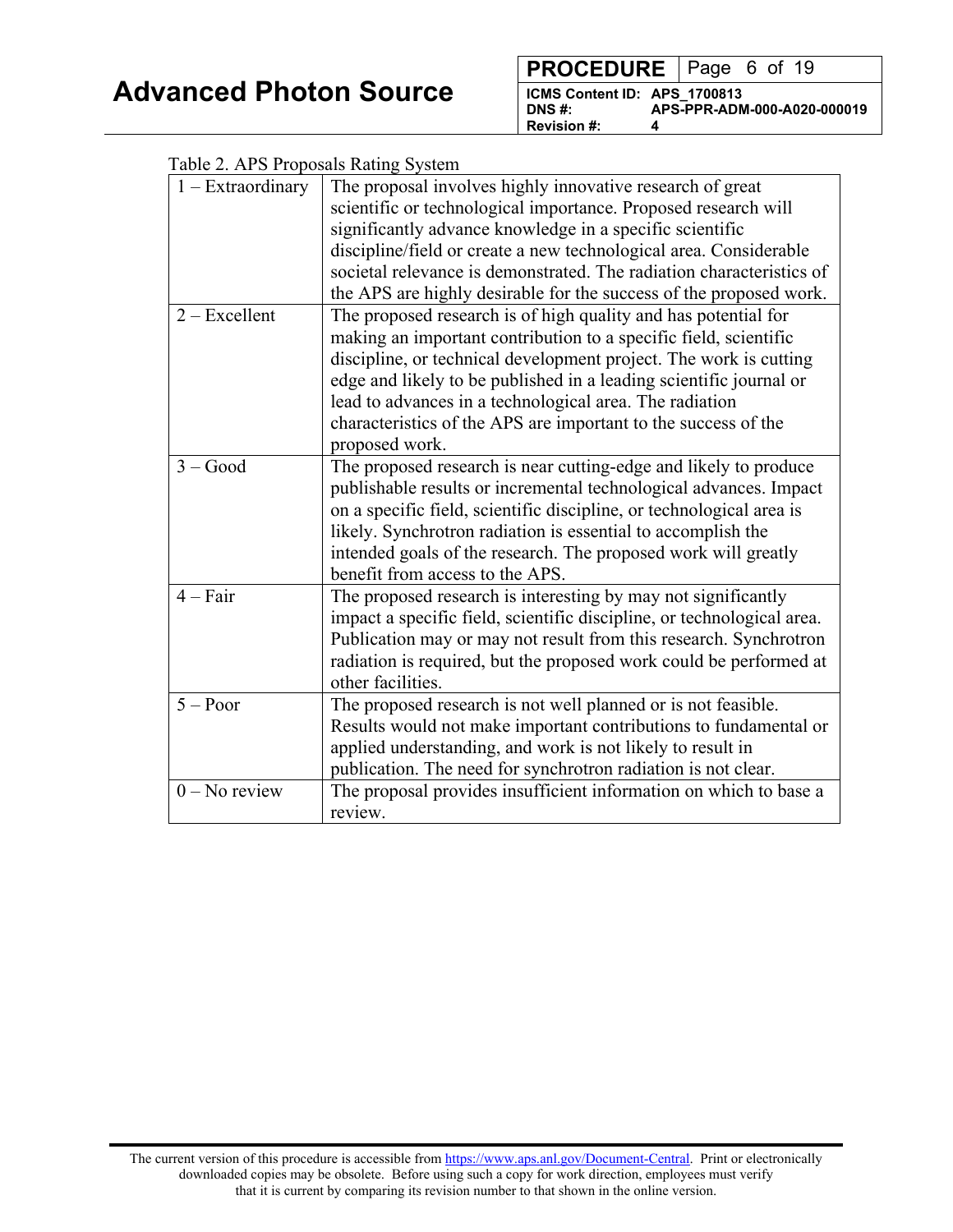| <b>PROCEDURE</b>   Page 7 of 19 |  |  |  |
|---------------------------------|--|--|--|
|                                 |  |  |  |

**ICMS Content ID: APS\_1700813 DNS #: APS-PPR-ADM-000-A020-000019 Revision #: 4**

| Table 5. Kaulig Criteria for MA and Kapid Access Proposals Electronic Reviews                                                                                                                                       |                                                                                                               |                                                                                                                                                           |                                                                                                                                                                                          |
|---------------------------------------------------------------------------------------------------------------------------------------------------------------------------------------------------------------------|---------------------------------------------------------------------------------------------------------------|-----------------------------------------------------------------------------------------------------------------------------------------------------------|------------------------------------------------------------------------------------------------------------------------------------------------------------------------------------------|
| Quality of Research   Impact of Research                                                                                                                                                                            |                                                                                                               | Need for Third-                                                                                                                                           | Potential for                                                                                                                                                                            |
|                                                                                                                                                                                                                     |                                                                                                               | Generation                                                                                                                                                | Publication                                                                                                                                                                              |
|                                                                                                                                                                                                                     |                                                                                                               | Synchrotron                                                                                                                                               |                                                                                                                                                                                          |
| <b>Highly Innovative</b><br>and of great<br>scientific<br>importance $(1)$<br>High quality and<br>cutting edge $(2)$<br>Near cutting edge<br>$\bullet$<br>(3)<br>Interesting $(4)$<br>Not well-planned<br>$\bullet$ | • Revolutionary $(1)$<br>• Significant $(2)$<br>• Important $(3)$<br>• Minimal $(4)$<br>• Insignificant $(5)$ | • Essential $(1)$<br>• Highly desirable<br>for success of<br>experiment $(2)$<br>• Beneficial $(3)$<br>• Not required $(4)$<br>• Need is not clear<br>(5) | • Very high in a<br>leading scientific<br>journal $(1)$<br>• High in a leading<br>scientific journal<br>(2)<br>• Strong in a non-<br>leading scientific<br>journal (3)<br>• Likely $(4)$ |
| or not feasible $(5)$                                                                                                                                                                                               |                                                                                                               |                                                                                                                                                           | • Not likely $(5)$                                                                                                                                                                       |
| *One rating is chosen in each column; the score is calculated on the basis of the average of the scores as                                                                                                          |                                                                                                               |                                                                                                                                                           |                                                                                                                                                                                          |
| well as weighting assigned to each question.                                                                                                                                                                        |                                                                                                               |                                                                                                                                                           |                                                                                                                                                                                          |

<span id="page-6-0"></span> $T_{\rm eff}$  3. Rating Criteria for MX and Rapid Access Proposals  $P_{\rm eff}$ 

As part of the review process, beamline staff have the opportunity to comment on General User proposals (including Rapid Access) through an interface in the Beam Time Access System on the technical feasibility and other issues for requests on their beamline. They can address any issue that bears on whether beam time should be awarded, including (but not limited to) environment, safety, and health issues; the past performance of an investigator; specific outreach on the part of the beamline management; or a unique suitability of the beamline to accommodate the proposal. These comments are considered in the allocation process.

Individual CATs have specific review processes for CAT/CDT member and staff time.

#### **1.7 Available Beam Time Calculations**

Available beam time is calculated each cycle for each independently operating beamline. Details of availability are given in the procedure for each mode. Commitments for each access mode are made by agreement between the beamline management and the APS Deputy Director for X-ray Science.

The standard unit of beam time for calculating available time is an eight-hour shift, although smaller units are sometimes used in scheduling. The calculations begin with the "total available user shifts" for the cycle, as determined by the machine operation schedule. A standard operating allowance is deducted from this figure (i.e., to allow for issues around start-up). The result is called the "baseline available shifts." All calculations for beam time are based on this figure.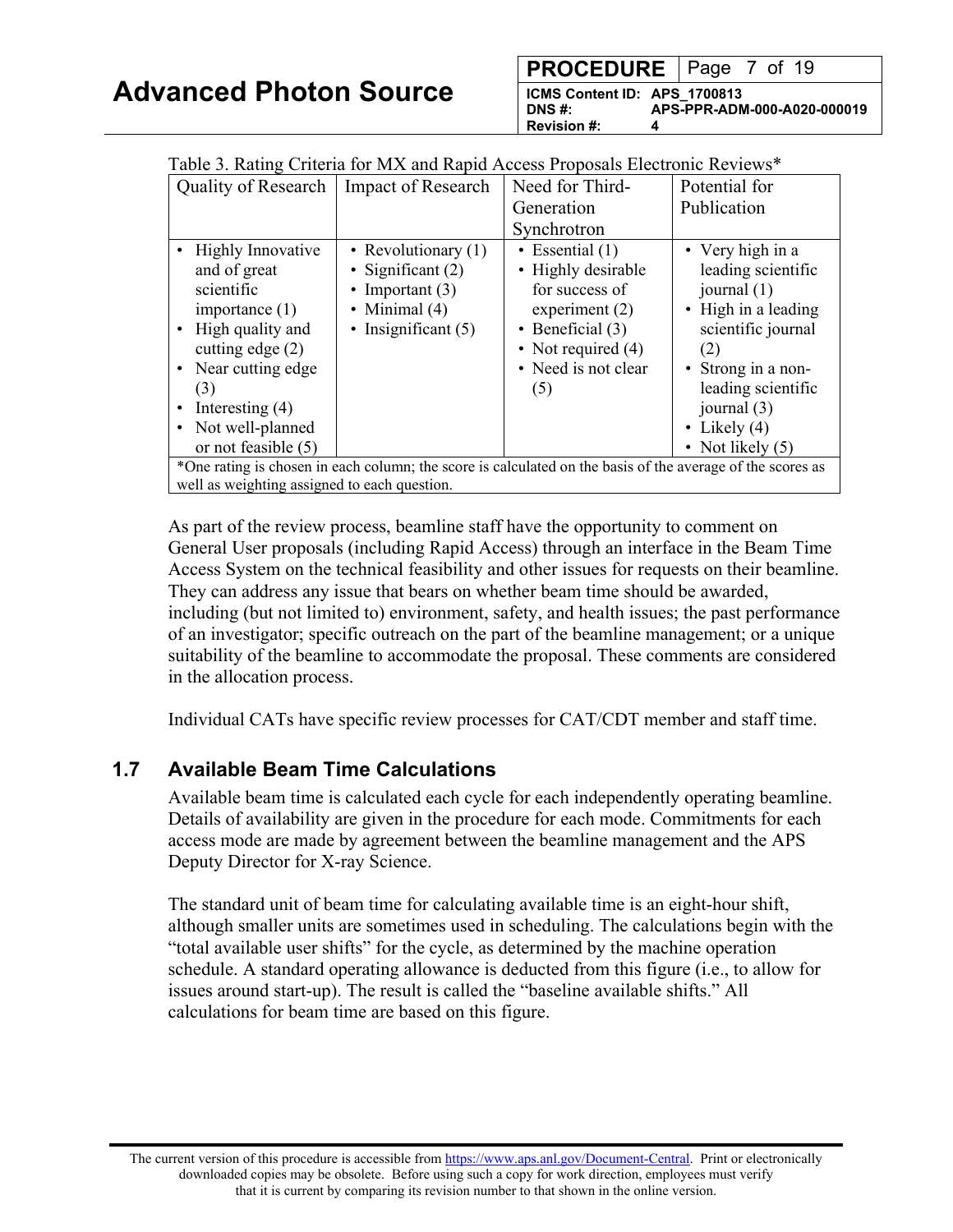### <span id="page-7-0"></span>**1.8 Beam Time Allocation**

The allocation mechanism is different for each mode; see the appropriate procedures. In general, the number of shifts recommended by a Proposal Review Panel (PRP, see 5.2.3) is used in making a preliminary allocation, but the final number of shifts allocated is at the discretion of the Beam Time Allocation Committee (BAC, see 5.2.4).

- Requests preselected by CAT national user facilities are removed from consideration before the BAC meeting (known as NUF claims).
- Because of the volume of requests, the initial allocation of standard General User requests is done by an auto-allocation algorithm. This algorithm takes into consideration the following data: the proposal score, the beamline(s) selected by the user, the order of beamline preference, the number of shifts required for a visit, and the number of BAC shifts on each requested beamline (and instrument percentages, if specified).
- At the meeting of the BAC, the committee evaluates the results of this auto-allocation and makes adjustments, for example, based on score, feasibility, student involvement, beamline staff comments, etc.
- The User Office notifies users of the decision on their requests.
- The allocation decisions are distributed to the beamlines, which are responsible for scheduling allocated beam time.

Both the user and the beamline may appeal a decision of the BAC:

- Beamline appeal: If the beamline strongly disagrees with the decision of the BAC (e.g., if the proposed experiment is not technically feasible on the beamline), the beamline coordinator may appeal to the chair of the BAC. This appeal must be made within two working days of receiving the allocation report. In these cases, the BAC Chair is authorized to act on behalf of the BAC to resolve the appeal.
- User appeal: If a proposer has concerns about the review or allocation process, he or she may communicate these concerns in writing to the APS Deputy Director for Xray Science.

# **1.9 Scheduling**

The beamline to which the beam time is allocated is responsible for scheduling and coordinating the user visit. Visits must be scheduled in either the APS Beamline Scheduling System or via a CAT/CDT scheduling system. CAT/CDT beamlines that are not using the APS web-based scheduling system must backfill their scheduling data for each cycle into the APS system. Priority should be given to scheduling General User time.

# **1.10 Alternative Experimental Modes**

Some experiments are carried out by "remote users," that is, users not located at the facility who control the beamline through computer access. Some beamlines accommodate "mail-in" users: the users send samples by mail and local staff members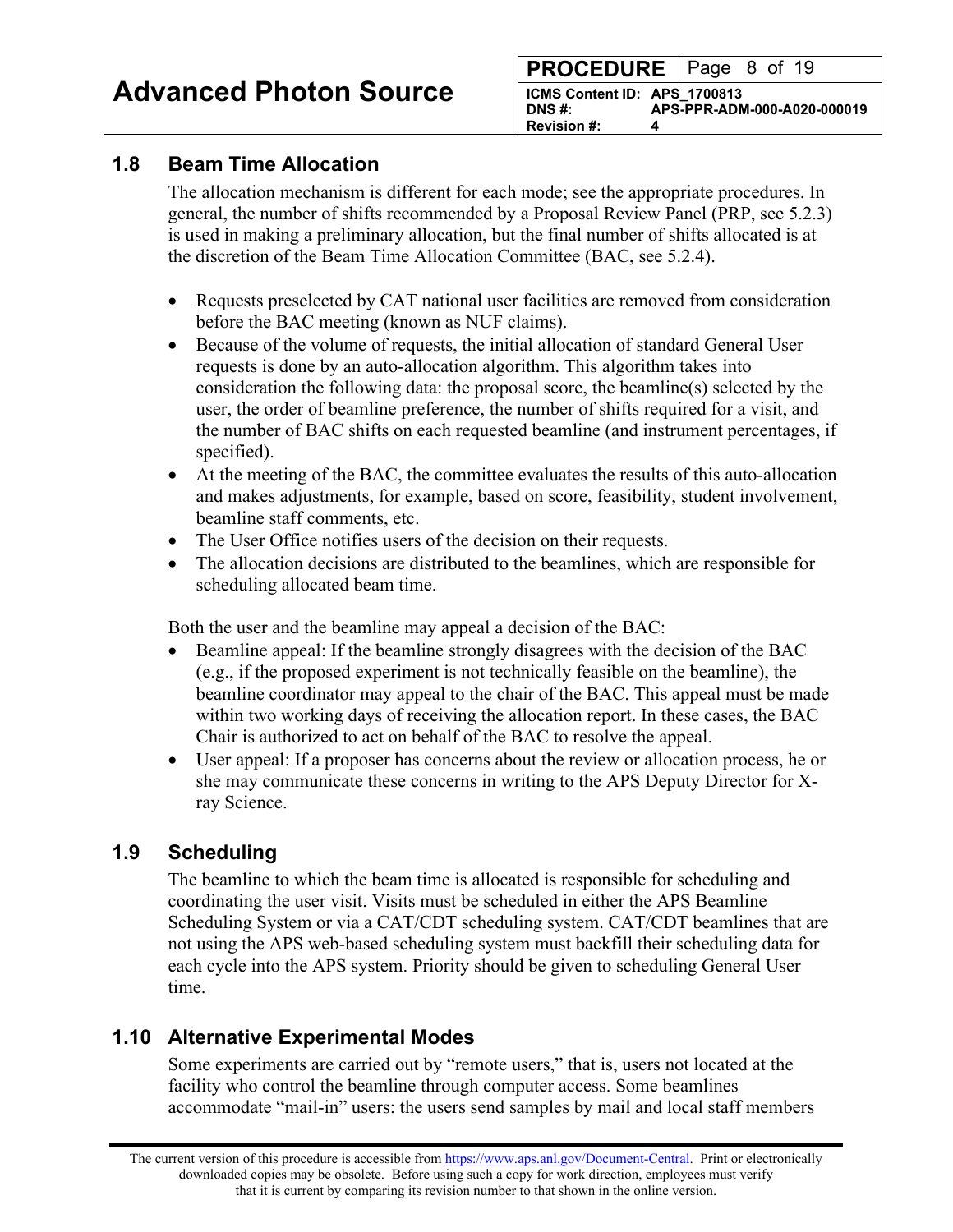| <b>PROCEDURE</b> Page 9 of 19                           |                             |
|---------------------------------------------------------|-----------------------------|
| ICMS Content ID: APS_1700813<br>I DNS #:<br>Revision #: | APS-PPR-ADM-000-A020-000019 |

<span id="page-8-0"></span>collect the data on the users' behalf. Although mail-in and remote users are subject to slightly different administrative requirements (see Site Access by Users and Visitors APS 1426672 #3.1.43) for the purposes of allocation and reporting, the rest of this policy is applicable.

### **1.11 User Responsibilities**

- All users must complete appropriate training (at a minimum, all core APS user training requirements and beamline-specific training) and have a valid User Agreement in place between the Argonne and the institution that sponsors the research (see *Site Access by Users and Visitors* APS\_1426672 and *User Training* APS\_1258434).
- Each experiment must reflect the proposed work described in the proposal.
- When work performed at the APS by a user is submitted for publication, the author must include appropriate acknowledgement of the APS and the beamline in the manuscript (for the text of the required acknowledgement, see [https://www.aps.anl.gov/Science/Publications/Acknowledgment-Statement-for-](https://www.aps.anl.gov/Science/Publications/Acknowledgment-Statement-for-Publications)[Publications\)](https://www.aps.anl.gov/Science/Publications/Acknowledgment-Statement-for-Publications),
- Users are required to submit full citations of all publications resulting from their work to the  $a$ pspubs $(a)$ <sub>aps.anl.gov</sub> for inclusion in the APS Publications Database.

#### **1.12 References**

- Introduction to APS [\(https://www.aps.anl.gov/Users-Information/Getting-](https://www.aps.anl.gov/Users-Information/Getting-Started/Introduction-to-APS)[Started/Introduction-to-APS\)](https://www.aps.anl.gov/Users-Information/Getting-Started/Introduction-to-APS)
- APS User Info Web site [\(https://www.aps.anl.gov/Users-Information\)](https://www.aps.anl.gov/Users-Information)
- APS Beamline Directory [\(http://www.aps.anl.gov/Beamlines/Directory/\)](http://www.aps.anl.gov/Beamlines/Directory/)
- Definitions: [https://www.aps.anl.gov/Users-Information/About-Proposals/Concepts-](https://www.aps.anl.gov/Users-Information/About-Proposals/Concepts-Definitions-and-Help)[Definitions-and-Help](https://www.aps.anl.gov/Users-Information/About-Proposals/Concepts-Definitions-and-Help)

# **2 BACKGROUND**

This new policy/procedures document was written to supersede the following policies:

- APS–1299521 Beam Time Access Framework
- APS 1426695 General User Beam Time
- APS 1426696 Partner User Beam Time
- APS 1426697 Collaborative Access/Development Team Beam Time for Members and Staff
- APS 1426698 APS Staff Beam Time
- APS 1426700 Industrial Measurement Beam Time
- APS 126699– Director's Discretionary Beam Time

Redundant information has been eliminated, and the process description has been shortened by providing links are to Web information where appropriate.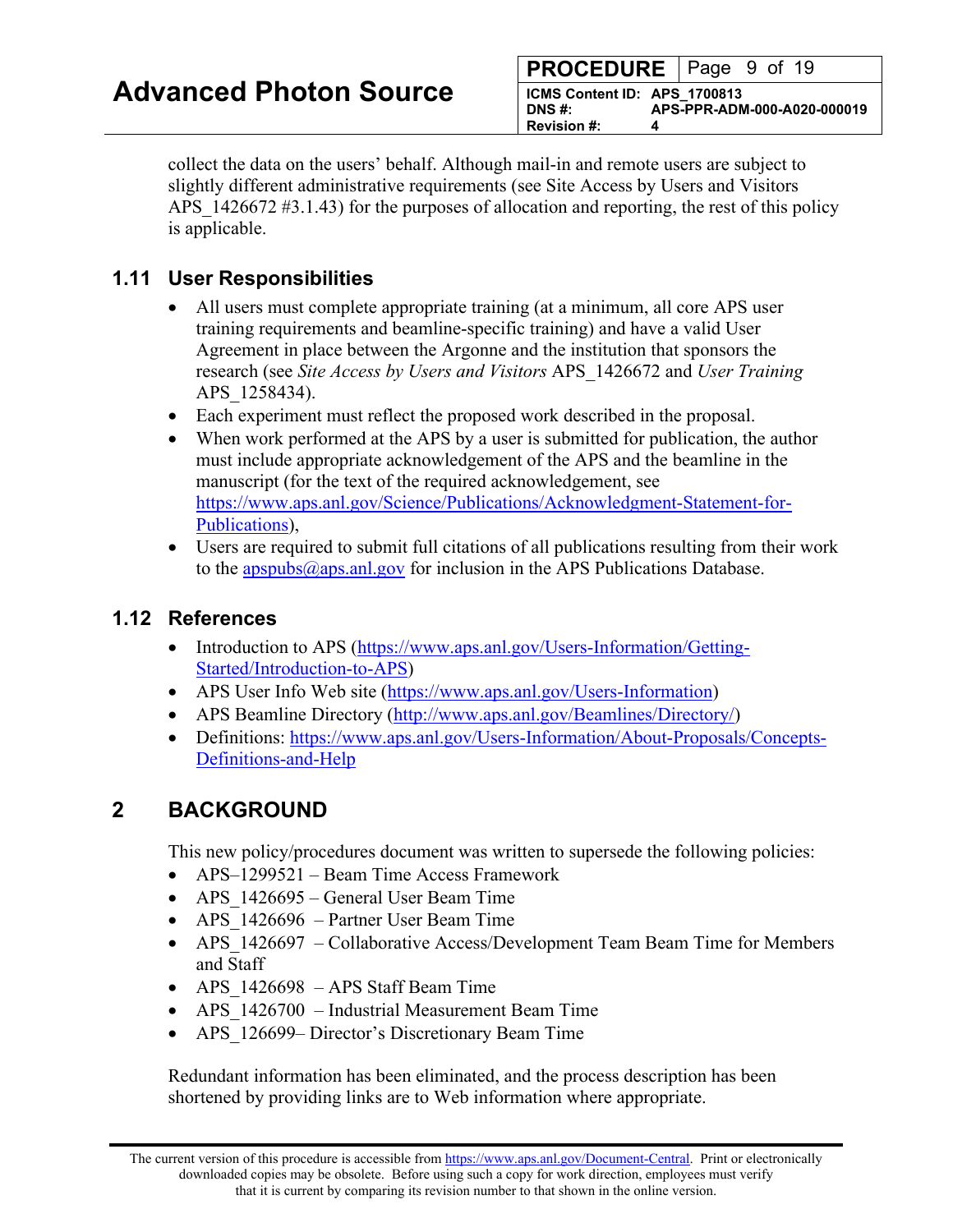**ICMS Content ID: APS\_1700813 DNS #: APS-PPR-ADM-000-A020-000019 Revision #: 4**

# <span id="page-9-0"></span>**3 ACCEPTANCE CRITERIA**

 $N/A$ 

# **4 PREPARATION OR PREREQUISITE ACTIONS**

N/A

# **5 PROCEDURE**

## **5.1 General Procedure for All Beam Time**

The general procedure for requesting beam time at the APS is as follows:

- User registers and obtains a badge number [\(https://beam.aps.anl.gov/pls/apsweb/ufr\\_main\\_pkg.usr\\_start\\_page\)](https://beam.aps.anl.gov/pls/apsweb/ufr_main_pkg.usr_start_page)
- User accesses the proposal system to submit a proposal and initial beam time request [\(https://beam.aps.anl.gov/pls/apsweb/gup0005.start\\_page\)](https://beam.aps.anl.gov/pls/apsweb/gup0005.start_page)

Requirements specific for each type of beam time are described in the following sections.

## **5.2 General User Beam Time**

#### **5.2.1 Definitions**

*General User Standard Mode:* This is the default mode and applies to all proposals/BTRs submitted by the proposal deadline and with no special considerations. Reviews and allocations follow standard procedures (see below).

*General User Rapid Access Mode (non-MX):* This mode applies to BTRs submitted in the interval between the proposal deadline for a given cycle and the end of the cycle. This mode offers a mechanism for short-turnaround access for beam time to address urgent needs. The decision to set aside a specific amount of time for rapid access requests is made by each beamline for each cycle. The APS must approve this amount.

When a new *proposal* is submitted in the interval between the proposal deadline for a given cycle, both the proposal and the associated BTR are designated as rapid access. The rapid access proposal is valid for a single cycle, single beam time request.

To fill the time set aside for rapid access, a beamline may choose from among all rapidaccess requests naming that beamline. The choice may be made at any time in the cycle. When the beamline is reviewed by the APS, the beamline will be required to justify the scientific impact of the time allocated to rapid-access requests.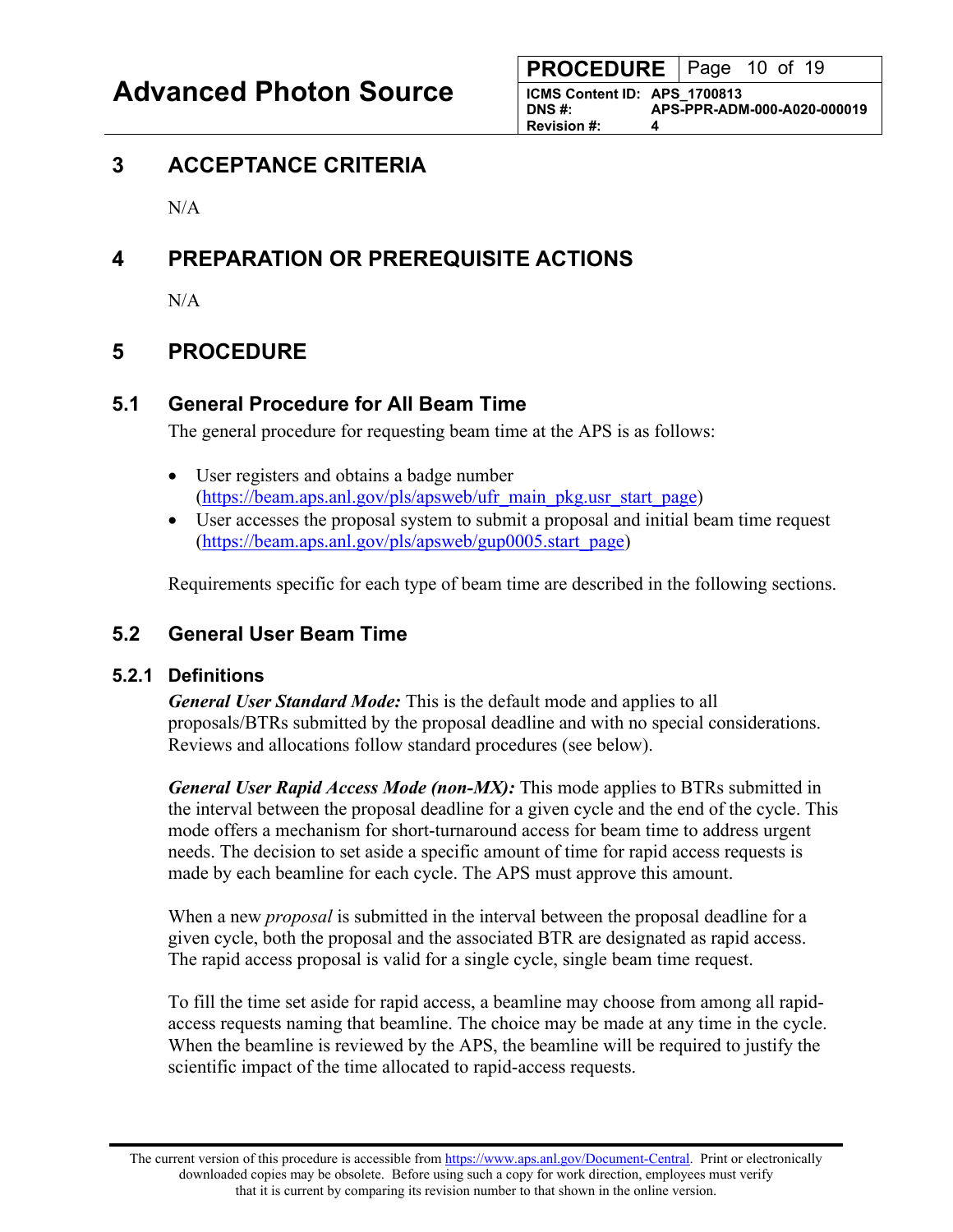| <b>PROCEDURE</b>   Page 11 of 19                                  |                             |
|-------------------------------------------------------------------|-----------------------------|
| ICMS Content ID: APS 1700813<br>DNS #:<br><b>Revision #:</b><br>4 | APS-PPR-ADM-000-A020-000019 |

*General User Project Mode:* This mode applies to proposals for experiments that require a specific beamline or suite of beamlines for more than one cycle (up to two years). The proposal spokesperson requests project status when creating the proposal and must justify why the work must be done on the specified beamlines and why the goals of the project cannot be achieved effectively under a standard General User proposal.

Each beamline has a cap of the total time that can be assigned to project proposals. This cap is determined by APS management for APS-operated beamlines and by CAT management for CAT-operated beamlines.

These proposals undergo both standard General User review and an additional review by a subcommittee of the APS Scientific Advisory Committee. If either review rejects project status, the proposal becomes a standard General User proposal. If project status is granted, time is guaranteed in each cycle; however, a BTR must still be submitted each cycle.

#### **5.2.2 Available Time and Proposal Lifetime**

For APS-operated beamlines, no less than 50% of the available time must be available for General Users. If no other commitments (e.g., Partner User) apply, the amount of available General User time will be 80% of the baseline available shifts (including standard general user, rapid access, project, schools, and Director's discretionary beam time).

For CAT-operated beamlines, 25% of available time (beginning one year after the start of operations) is provided to general users.

Standard General User proposals are valid for a period of two years or until the number of shifts granted by the review process have been used. Rapid Access *proposals* (as described under 5.2.1) expire at the end of the cycle for which they were submitted.

#### **5.2.3 Scientific Review**

Multiple review processes are applicable for General User proposals: 1) Macromolecular Crystallography (MX), 2) All Other Science general user proposals, 3) All Other Science Rapid Access general user proposals, 4) Mail-in Powder Diffraction/PDF (11-BM, 11- ID-B, 17-BM) general user proposals, and 5) general user proposals requiring confidentiality.

*MX Review:* MX reviewers are drawn from a pool of individuals who have been identified by the user community and have indicated their willingness to participate. Proposals are reviewed on a rolling basis. Each proposal is rated by two external reviewers and the individual scores are averaged. MX proposals are scored on a 1-5 scale, with 1 being best (see table 3 in 1.6). Users can see the scores and comments as soon as two reviews are submitted.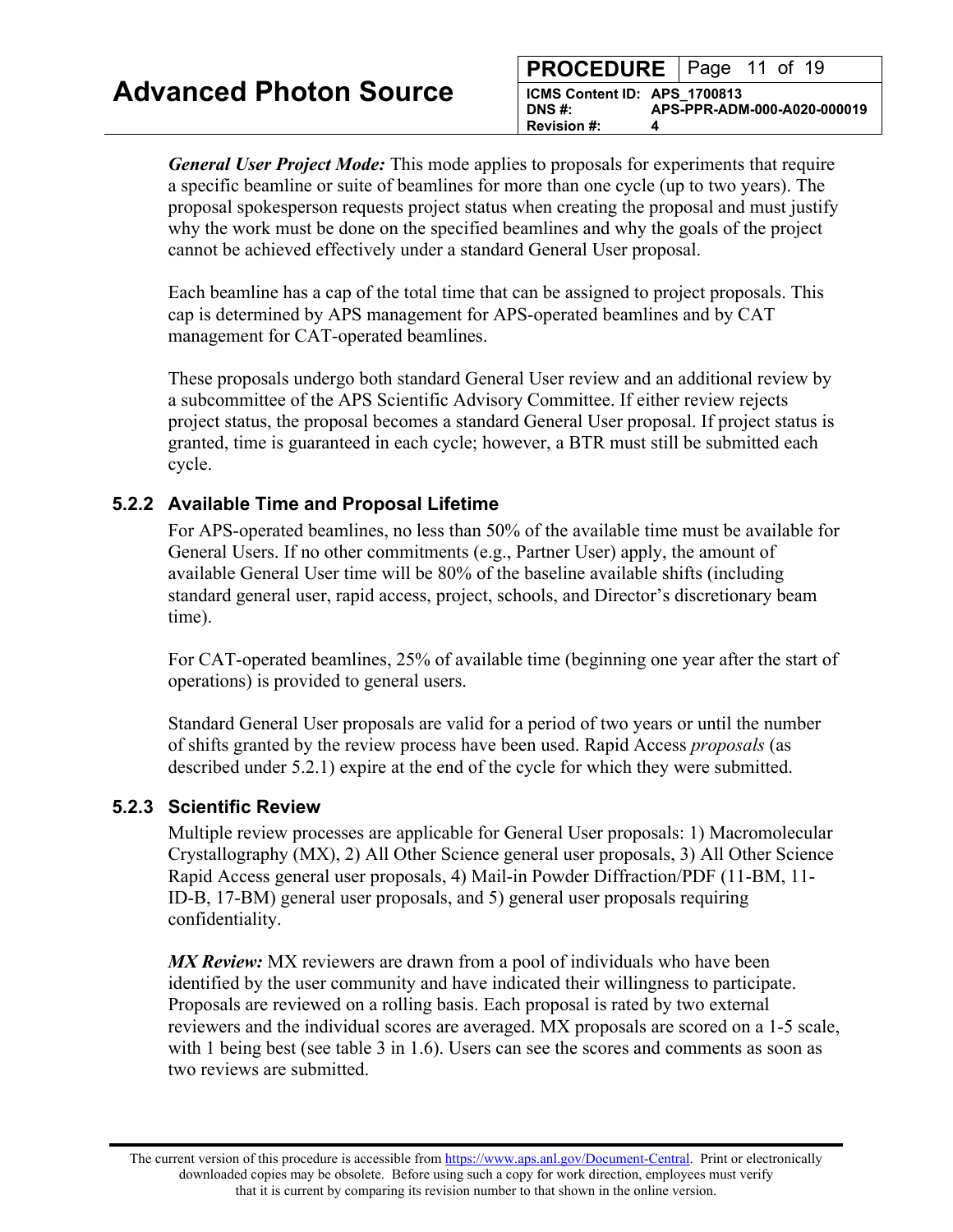| <b>PROCEDURE</b>   Page 12 of 19                                  |                             |
|-------------------------------------------------------------------|-----------------------------|
| ICMS Content ID: APS 1700813<br>DNS #:<br><b>Revision #:</b><br>д | APS-PPR-ADM-000-A020-000019 |

*All Other Science:* Proposal Review Panels (PRPs) are established by the APS, with reviewers selected to provide a balance in techniques and disciplines. Various user groups can nominate candidates; final appointments are made by the APS Deputy Director for X-ray Science, who also appoints each panel chair. Panel members are appointed for two-year terms, renewable by mutual consent. See <https://www.aps.anl.gov/About/Committees/Proposal-Review-Panels> for a list of current PRPs and their membership.

The PRPs meeting before each cycle (three times a year), either at the APS or electronically to establish a consensus score, develop comments, and recommend the amount of time for each new proposal. Scores range from 1 (Extraordinary) to 5 (Poor). If insufficient information on which to base a review is given, the proposal is scored as a 0 (see table 2 in 1.6). Prior to each PRP meeting, the panel chair electronically assigns two primary reviewers for each proposal. Primary reviewers are expected to read the assigned proposals and be prepared to lead the discussion of their contents. All reviewers are expected to be somewhat familiar with all proposals before the PRP meeting and prepared to contribute to the discussion of each proposal. If necessary, panel chairs can shift a proposal to a different panel or request that *ad hoc* reviewers be solicited to supplement the panel's review. Users are able to view the scores and comments after the review process is complete.

*Rapid Access Proposals (non-MX)*: BTRs of rapid access proposals appear in a pool of all available rapid access beam time requests. These proposals are reviewed and scored (see table 3 in 1.6) by the beamline that selects their BTR for scheduling using the online interface in the Beam Time Access System. Any Rapid Access proposal BTRs that are unclaimed at the end of a cycle will be reviewed by the first-choice beamline named in the beam time request. Users can view the score as soon as it is entered by the beamline.

*Mail-in Powder Diffraction/PDF Proposals (11-BM, 11-ID-B, 17-BM):* Proposals for mail-in powder diffraction/PDF work at 11-BM, 11-ID-B, and 17-BM are reviewed using the rapid-access proposal review process.

*Review of Proposals Requiring Confidentiality:* For General User proposals requiring confidentiality (e.g., proprietary, classified, or some industrial) two review routes are available:

- If the user answers "yes" to the question, "Will the data collected by considered classified," on the proposal form, the proposal is sent only to the APS Deputy Director of X-ray Science, who provides the review.
- For other types of confidential work, the proposer must complete the proposal with as much information as possible. If the reviewers conclude they do not have enough information to complete the review, they assign a score of "0," which triggers a confidential review by the APS Deputy Director for X-ray Science.

The current version of this procedure is accessible from [https://www.aps.anl.gov/Document-Central.](https://www.aps.anl.gov/Document-Central) Print or electronically downloaded copies may be obsolete. Before using such a copy for work direction, employees must verify that it is current by comparing its revision number to that shown in the online version.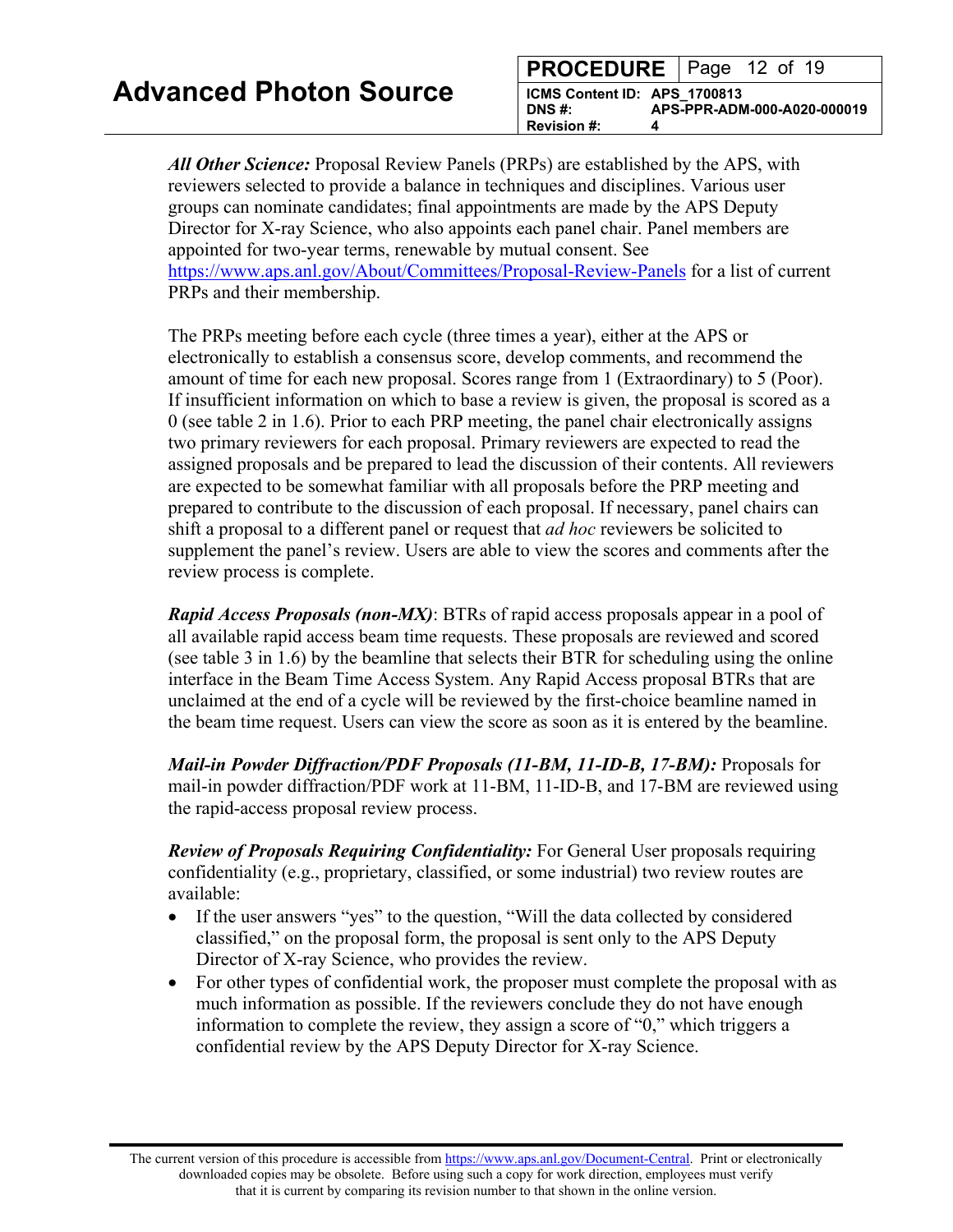|                                                                  | <b>PROCEDURE</b>   Page 13 of 19 |
|------------------------------------------------------------------|----------------------------------|
| ICMS Content ID: APS 1700813<br>DNS#:<br><b>Revision #:</b><br>Δ | APS-PPR-ADM-000-A020-000019      |

In either case, the proposal is subsequently handled according to the procedure described in Section 5.7, Director's Discretionary Beam Time.

#### **5.2.4 Allocation**

The APS Deputy Director for X-ray Science appoints two Beamline Allocation Committees (BACs) to oversee allocation of General User beam time, one for Macromolecular Crystallography and one for All Other Science. Each has at least three members, who serve two-year terms, renewable by mutual consent. Candidates are solicited from all operational beamlines. The Committee meets once each cycle to decide on the allocation of time. General users have the right to appeal a denial of beam time.

*Aging:* To promote equitable access, the scores of unallocated proposals are "aged" at each cycle as part of the allocation process. If a proposal was not allocated time in the previous cycle, it score is improved by 0.2 provided that a new beam time request is submitted for the upcoming cycle. This is done for a maximum of two cycles for a maximum improvement of 0.4. Rapid Access proposals (non-MX and Mail-in Powder Diffraction/PDF) do not age.

#### **5.2.5 Scheduling**

The beamline on which the request is allocated is responsible for scheduling and coordinating the visit. Visits must be scheduled in or retroactively recorded in the Beamline Scheduling System. Beamlines should make every effort to schedule awarded proposals/BTRs in the run for which they were allocated. However, if no suitable time can be mutually agreed upon with the general user, the beamline may schedule the user in the following (or even later) run provided a BTR is submitted.

#### **5.2.6 Beamline Rights and Responsibilities**

For General User proposals on which staff members are not collaborating, the beamline may determine that the costs associated with the proposed experiment are in excess of routine expenditures. In these cases, the beamline will advise the APS User Program Office, which will ensure that the General User has a funded operating cost code (user account) in place to cover the supplies, materials, or services required by the General User (see *Establishing and Maintaining Nonproprietary User Accounts* [APS\_1186766] and *Establishing and Maintaining Proprietary APS User Accounts* [APS 1186767]).

A beamline may request in writing to the Beam Time Allocation Committee that a specific General User not be granted time on that beamline. The written request must state the reasons for the exclusion of a particular General User. Appeals to the decision of the BAC for these requests will be decided by the APS Deputy Director for X-ray Science.

The beamline and the APS negotiate which techniques, instruments, and equipment will be made available to General Users. The beamline will provide the agreed upon capabilities, as well as the required amount of technical support.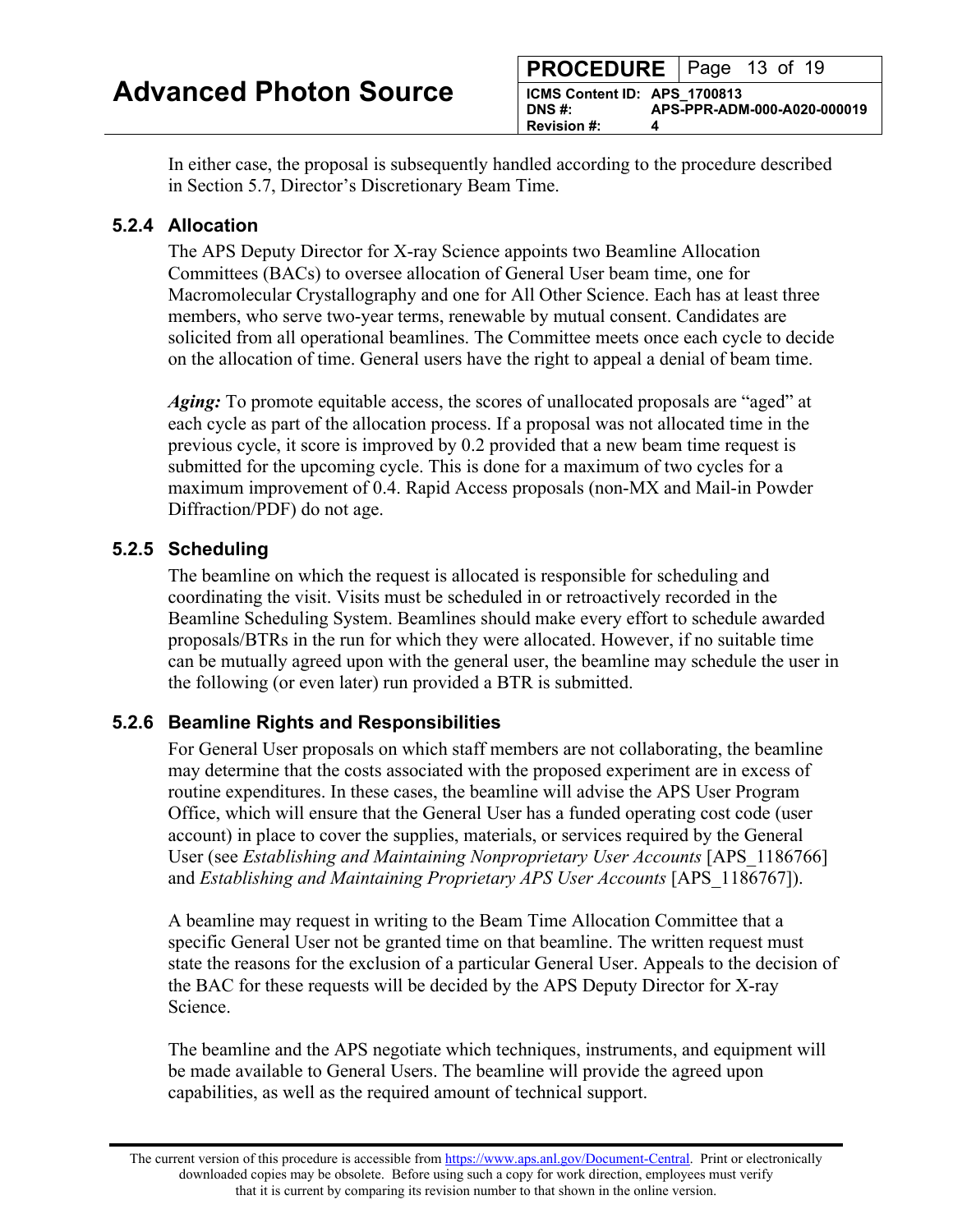<span id="page-13-0"></span>The beamline will also permit the General User to use existing sector laboratory facilities in the Laboratory Office Module for tasks that cannot reasonably be done off site.

The host beamline will provide each General User with the technical training required to use the beamline and any ancillary equipment to which the General User has been granted access. If a General User requests the use of individually owned equipment not officially designated for General User use, the beamline may refuse the request, or, at its discretion, require the General User to use it in collaboration with the owner of the equipment.

For CAT-owned beamlines, during scheduled General User access periods, the host beamline will give General Users the same level of technical support that it provides to its members.

## **5.3 Partner User Beam Time**

#### **5.3.1 Definition**

Partner user proposals (PUPs) are used for work that contributes to the development of the facility in exchange for a guaranteed specified amount of beam time. The process provides access for projects that

- Require reliable beam time over multiple cycles, and
- Will ultimately benefit the General User community, for example by providing new instrumentation or capabilities that will be available to all users or by expanding a current or new user community.

Proposals are submitted through the web-based Beam Time Access System three times per year. Once reviewed and approved, requests for time (BTRs) must be submitted through the system for each cycle in which time is needed. Any beamline operated by the APS is open to Partner User Proposals; PUPs can also be considered for CAT-operated beamlines, but these PUPs require additional levels of review. See 5.3.3.

With the approval of their Division Directors, APS staff members may participate in PUPs.

#### **5.3.2 Available Time and Proposal Lifetime**

No more than 30% of the baseline available shifts may be granted to Partner User proposals on any one beamline, and the total General User commitment is reduced by the amount of the Partner User commitment. For example, suppose a line that would normally have 80% General User time commits 30% of the baseline available shifts to a Partner User; in this case, the time available to General Users would be 50% of the baseline available shifts. PUPs are eligible for time up to three years (nine run cycles).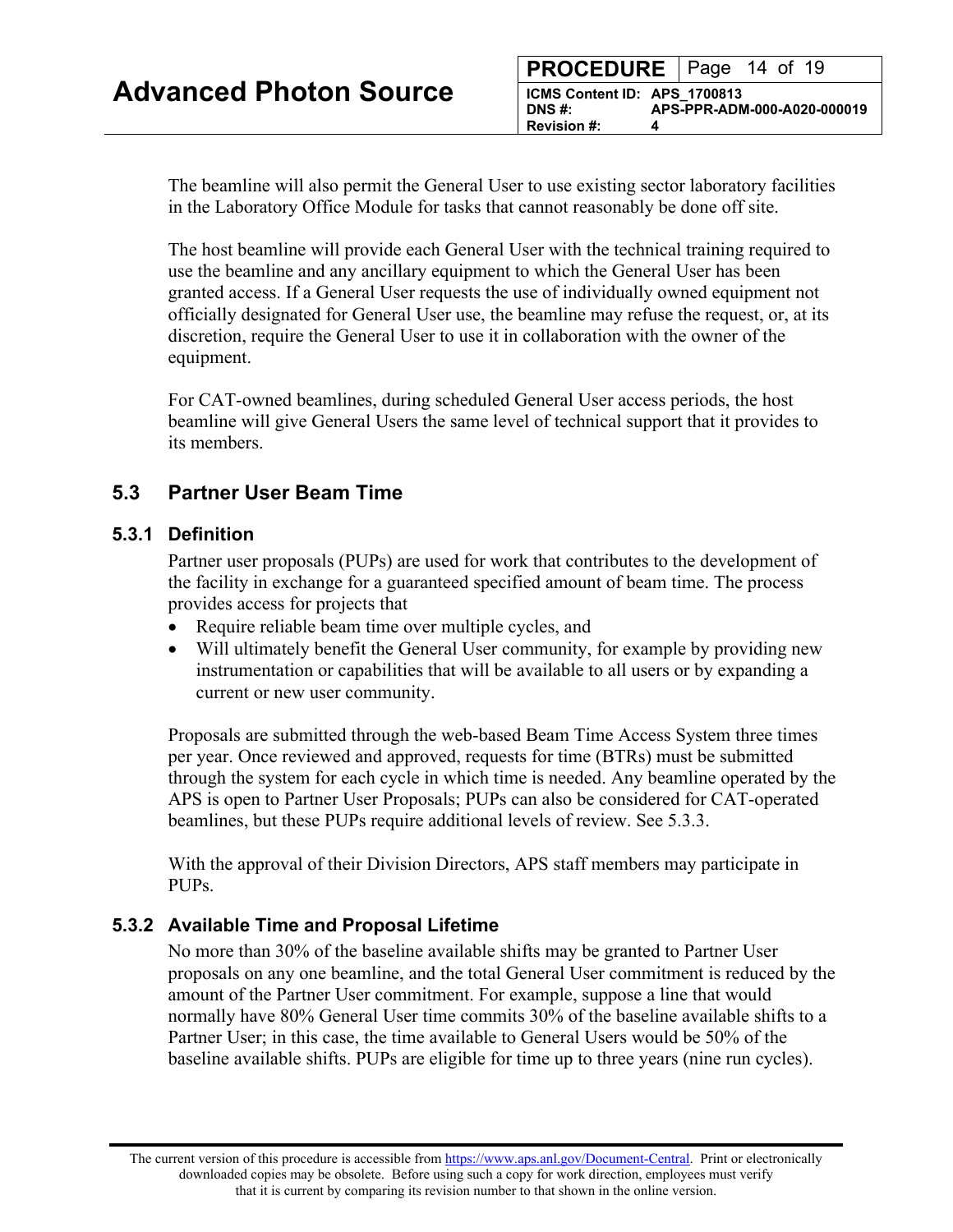## <span id="page-14-0"></span>**5.3.3 Scientific Review, Allocation, and Scheduling**

Proposals are peer reviewed by the relevant General User PRP, scored according to the criteria used for General User proposals, then reviewed further by APS management and a subcommittee of the APS Scientific Advisory Committee, which consists of a SAC member, the Chair of the PUC (or designee), *ex officio*; and the Chair of the APS Users Organization Steering Committee (or designee), *ex officio*. Beamline comments are also solicited. The beamline review can address any issues that impact whether beam time should be awarded, including (but not limited to) environmental, safety, and health issues; the past performance of an investigator; specific outreach on the part of the beamline management; or a unique suitability of the beamline to accommodate the proposed work. The final decision on acceptance is made by APS senior management.

Time is allocated in accordance with the terms of the PUP. The guaranteed time assigned to a Partner User group is subtracted from the baseline available shifts (see 1.7) before the General User Beam Time Allocation Committee meets. The beamline on which the PUP has been allocated is responsible for scheduling the time and coordinating the User visit.

## **5.4 Collaborative Access Team/Collaborative Development Team Beam Time for Members and Staff**

#### **5.4.1 Definition**

Collaborative Access Teams (CATs) are groups of individuals or institutions that have agreements with the APS to design, build, and operate one or more beamlines at the APS. Collaborative Development Teams (CDTs) are similar except that after an initial, agreedupon period, the APS assumes responsibility for the operation of the beamline(s), and after a transitional period, CDT members become General Users.

CAT members and staff submit proposals for their own beamline(s) through the "CAT Members" and "CAT Beamline Staff" categories in the Beam Time Access System, respectively, at any time or as specified by CAT management. These very short proposals contain a statement of purpose, standard demographic information (type of experiment, field of research, student involvement, etc.), and a list of experimenters.

#### **5.4.2 Available Time and Proposal Lifetime**

Up to 75% of the baseline available shifts on a CAT beamline is available for CAT members and staff. The remaining 25% is made available to General Users.

Proposals for CAT members and staff do not expire, unless CAT management specifies otherwise.

## **5.4.3 National User Facility CATs**

Some CATs are funded to serve a national community; although they operate as CATs, they depend on the APS General User Proposal Review Panels for scientific review.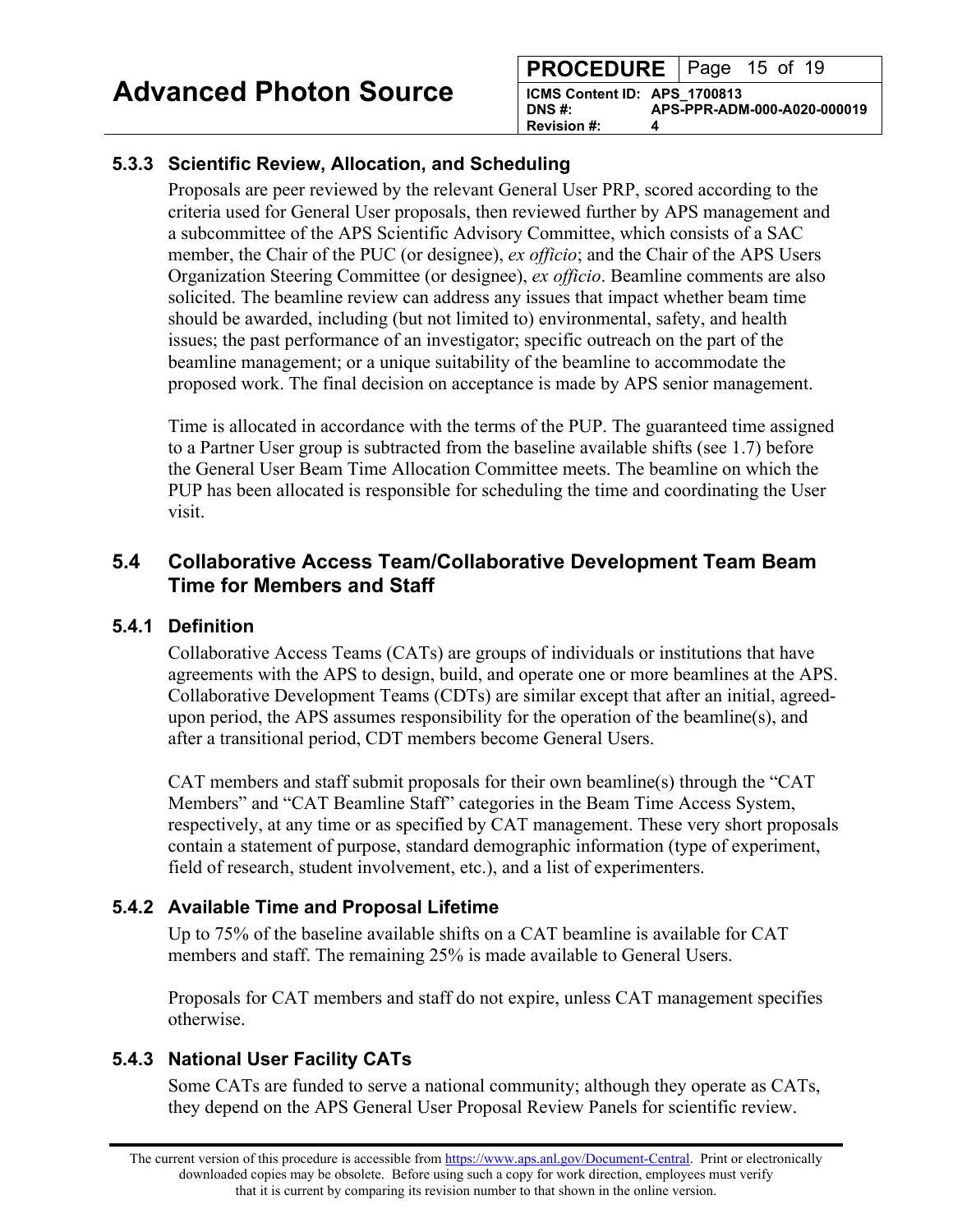**PROCEDURE** | Page 16 of 19 **ICMS Content ID: APS\_1700813 DNS #: APS-PPR-ADM-000-A020-000019 Revision #:** 

<span id="page-15-0"></span>However, before the General User Beam Time Allocation Committee meets, the CAT selects sufficient proposals to fill the 75% CAT time. Those not selected by the CAT are then available for allocation by the Beam Time Allocation Committee.

#### **5.4.4 Scientific Review, Allocation, and Scheduling**

CAT member and staff proposals are reviewed by processes described in individual CAT management plans. The effectiveness of CAT member and staff time is assessed during Scientific Advisory Committee reviews of the CAT beamlines.

Some CATs, particularly those operating as National User Facilities, prefer to have CAT staff submit proposals through the General User system. These proposals are then reviewed and allocated through that system in the same manner as that for all other General User proposals.

CAT management/beamline staff determine which CAT member/staff proposals will be allocated and scheduled in any given run period. All beam time for CAT members and staff must be requested via a beam time request in a proposal.

## **5.5 APS Staff Beam Time**

#### **5.5.1 Definition**

APS staff members request time on their own beamline (e.g., for beamline projects or for their personal research) through the "Facility Beamline Staff" category in the Beam Time Access System. Staff members may also request General User time on beamlines other than their own.

#### **5.5.2 Available Time and Proposal Lifetime**

On APS-operated beamlines, 20% of the baseline available shifts are reserved for beamline staff. The lifetime of a proposal for APS staff beam time is determined by the staff member's Group Leader.

#### **5.5.3 Scientific Review, Allocation, and Scheduling**

Proposals are reviewed by processes in place within the APS. Beam Time Requests against APS staff proposals are allocated by the X-ray Science Division Group Leader responsible for the particular beamline. The beamline is responsible for scheduling.

## **5.6 Industrial Measurement Beam Time**

#### **5.6.1 Definition**

The purpose for this type of beam time is to provide an expedited mechanism for access for new users with industrially important measurements. These experiments are one-time, usually non-proprietary, measurements to investigate specific problems (e.g., production or performance issues). The intent is to make time available for proof-of-concept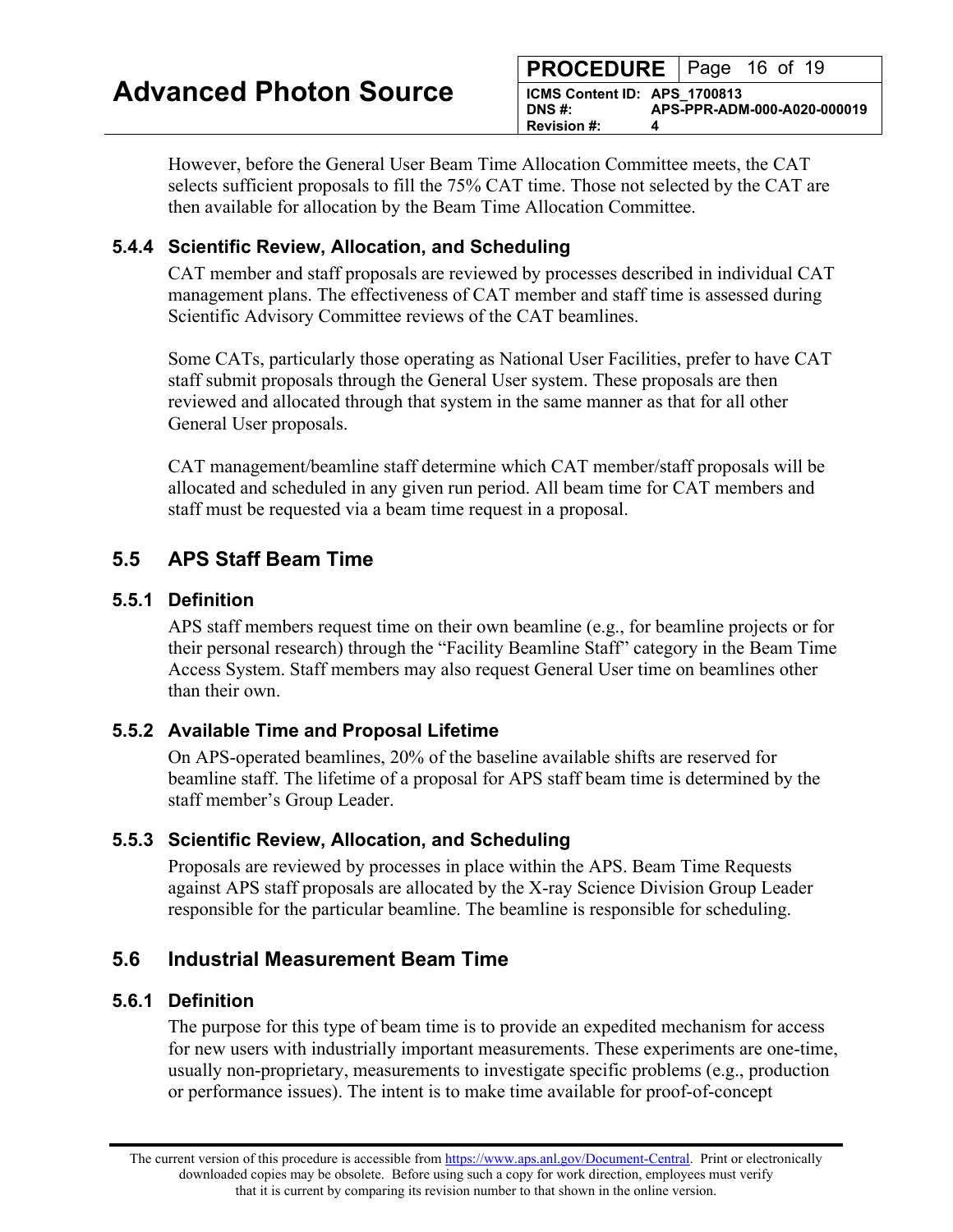<span id="page-16-0"></span>experiments that may lead to other avenues of interaction. Initial contact is made through a contact questionnaire in the Industry Section of the APS Web site. Requests for industrial measurement access are accepted at any time. The APS Deputy Director for Xray Science determines if the request is appropriate, sometimes consulting with a particular beamline. The three key criteria are as follows: (1) Can the work be done at the APS? (2) Can the work be done safely? (3) Is there a reasonable chance that useful information can be obtained?

#### **5.6.2 Available Time and Proposal Lifetime**

Participating beamlines set aside three rapid-access shifts at approximately two-week intervals (approximately 5% of the baseline available shifts). This time comes out of the beamline's General User obligation. For each cycle, the time set aside for industrial measurement is included with the beamline's other rapid-access set-aside, if any, and is subtracted from the time available for allocation by the General User Beamline Allocation Committee.

Proposals for industrial measurement expire after one visit. Further work can be conducted upon submission, review, and allocation of a General User proposal.

## **5.6.3 Scientific Review, Allocation, and Scheduling**

If a request for industrial measurement time is approved, the User Office can assist (if needed) to create a proposal and Beam Time Request for the user in the Beam Time Access System. Once entered into the system, the proposal will follow the review and allocation processes associated with either standard proposals or rapid access proposals, as appropriate. Scheduling is handled by the beamline.

#### **5.6.4 Declaration of Significance**

Within 12 months of completion of industrial measurement beam time, the spokesperson must provide the APS with follow-up information on the significance of the work as specified in *Evaluation of Unpublished Research* (APS\_1426363). This follow-up deadline can be extended upon request.

# **5.7 Director's Discretionary Beam Time**

#### **5.7.1 Definition**

Very rarely, cases arise in which the prospective user cannot provide enough information for an adequate review through the General User process because of the confidential nature of the research (e.g., proprietary, industrially sensitive, or classified projects). These cases are handled through the use of Director's discretionary beam time.

Requests for Director's Discretionary time are accepted three times each year in conjunction with the standard three run cycles. The deadlines are the same as for General User proposals.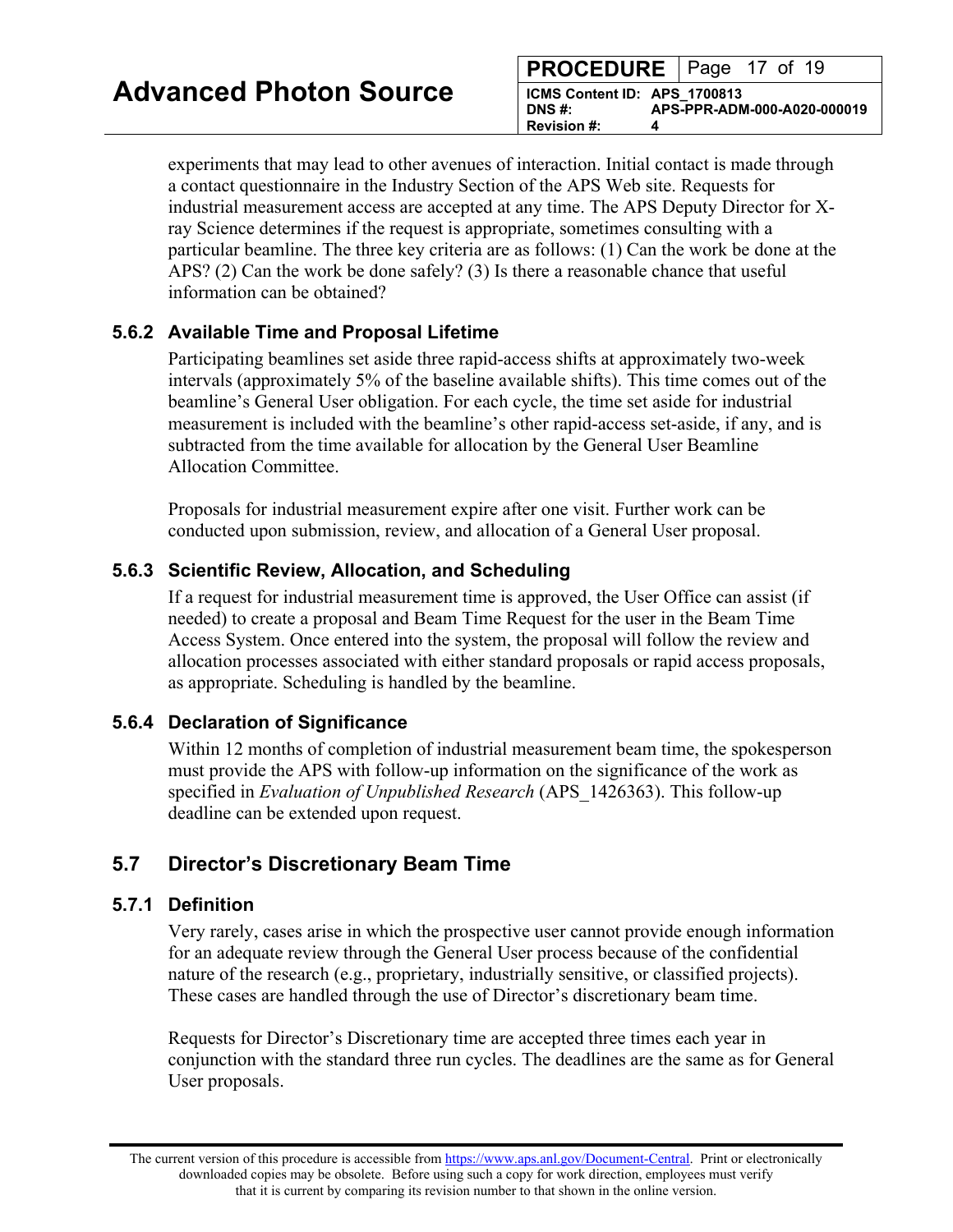| <b>PROCEDURE</b> Page 18 of 19                               |  |  |                             |
|--------------------------------------------------------------|--|--|-----------------------------|
| ICMS Content ID: APS 1700813<br>DNS #:<br><b>Revision #:</b> |  |  | APS-PPR-ADM-000-A020-000019 |

#### **5.7.2 Available Time and Proposal Lifetime**

All beamlines offering General User beam time are available for Director's discretionary beam time. The APS can allocate up to 5% of the beam time on a single beamline as needed. This beam time is deducted from the beamline's General User obligation. At each cycle, the time set aside for this mode of access is subtracted from the baseline available shifts (see 1.7).

The lifetime for a Director's discretionary proposal is the same as for standard General User proposals (up to two years or six cycles).

#### **5.7.3 Scientific Review, Allocation, and Scheduling**

The first review of a Director's discretionary time proposal is through the standard General User review process. If the reviewers conclude they do not have sufficient information to provide a review, they assign a score of "0." Proposals with this score are automatically sent to the APS Deputy Director for X-ray Science for further consideration. The User Office asks the proposal spokesperson to provide additional information about the potential impact and importance of the research to the APS Deputy Director, who reviews the proposal and communicates the decision to the APS User Office before the meeting of the General User Beamline Allocation Committee.

The User Office notifies the beamline when a proposal has been accepted for Director's discretionary time. The time is then subtracted for that cycle from the baseline available shifts on the beamline. The beamline is then responsible for scheduling the time and coordinating the User visit.

#### **5.7.4 Declaration of Significance**

Within 12 months of completion of the Director's discretionary time, the spokesperson must provide the APS with follow-up information on the significance of the work as specified in *Evaluation of Unpublished Research* (APS\_1426363). This follow-up deadline can be extended upon request.